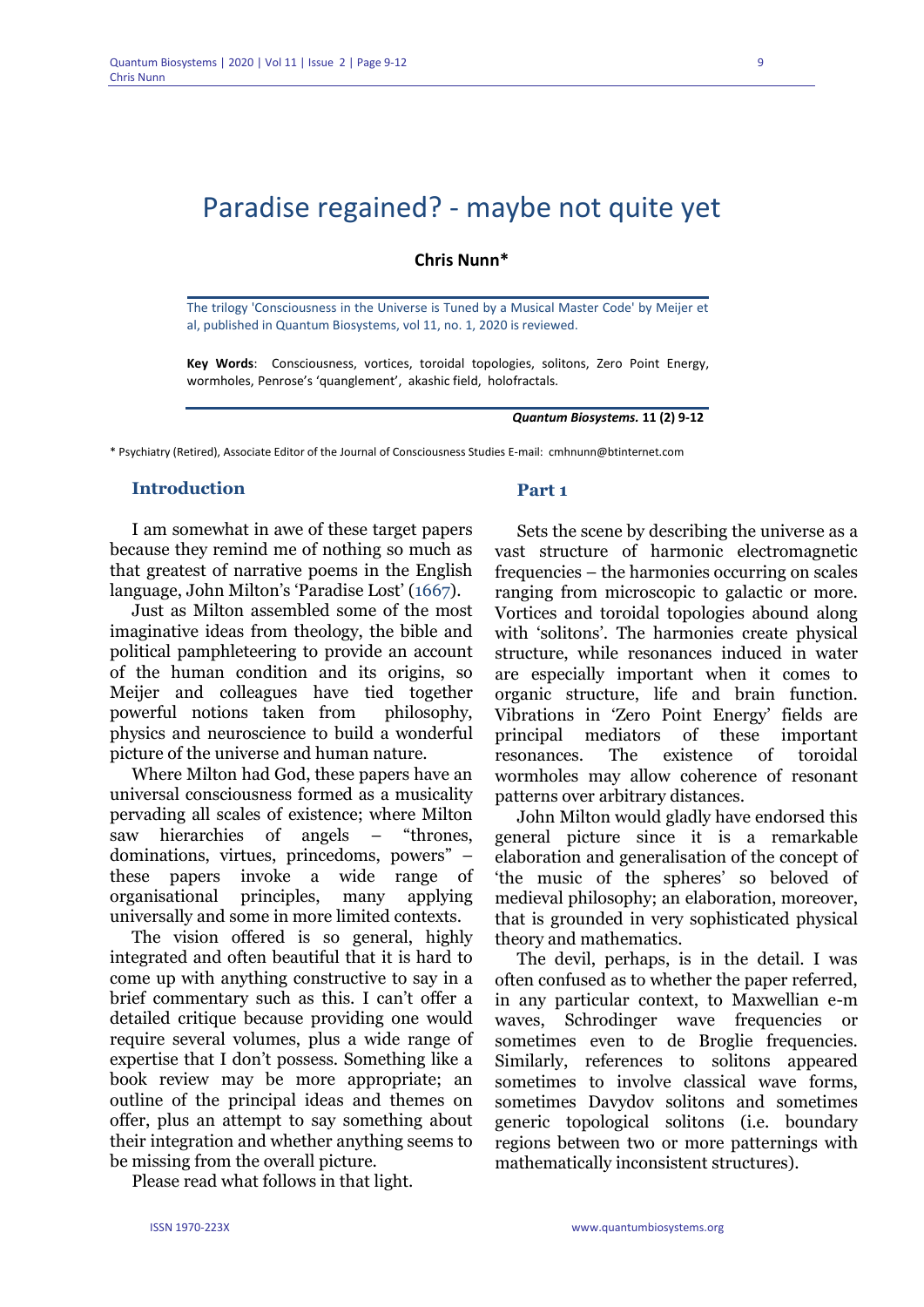The ready acceptance of the existence of 'wormholes' everywhere struck me as very much a hostage to fortune, though perhaps they should be viewed as place-holders for entanglement, universally present as in Penrose's 'quanglement'. But quibbles like these rather miss the point of the authors' proposal that the entire universe can arguably be regarded as a dynamic structure of harmonic vibrations existing as both classical waves and in all-pervasive quantum fields. Who can argue with that?

### **Part 2**

This is mainly about aspects of the relationship between organisms, especially brains, and the dynamics of the universal quantum field, which is pictured as having a lot in common with the idea of an 'akashic field' (Laszlo, 2007), albeit perhaps more immanent and a lot less ethereal than most concepts of 'akash'. The basic idea seems to be that information represented in the patternings of an universal, energetic 'zero point energy field' can resonate with and inform the manifest world, especially the organic world.

The complex, topological geometries that may be involved are beautifully illustrated, with toroidal, 'holofractal' and knotted forms given pride of place. Solitons, too, figure in what seem to me somewhat mysterious roles; ones equivalent perhaps, in their provision of a bridge between the universal and the particular, to the role of the archangel Gabriel in Paradise Lost as God's chief messenger. Strange attractors, which almost certainly do provide valid representations of what goes in the world, especially the organic world in all its manifestations ranging from ecology to conscious mind, are given rather less prominence and are occasionally misapplied. For example neural long term memories are said to correspond to point attractors (p. 37) which, strictly speaking, can exist only in dead systems. Most long term memories are likely to correspond to strange attractors, along with a few periodic examples (Nunn, 2007).

A very wide range of ideas and observations relevant to the overall picture are invoked and briefly discussed. Some of the detail offered in this connection is incorrect. For instance there is a claim (p. 40) that [general] anaesthetic agents always involve NMDA subtype glutamate receptors. Since the inert gas xenon is an especially good general anaesthetic any glutamate receptor involvement has to be secondary at best in relation to its actions, and there is a lot of other evidence that any glutamate involvement is sometimes a correlate rather than a cause of anaesthaesia. This issue is very peripheral to the main argument, however, and I mention it here mainly because of an implication in the text that it relates somehow to the rather mysterious role of solitons as hypothetical carriers of information.

Next comes an argument to the effect that 'collective fields', operating with an extra spatial dimension (i.e. in  $4 + 1$  spacetime), may allow 'psi' phenomena, along with the possible existence of extra-corporeal doubles of ourselves. At least we are spared the 11 or 12 dimensions of brane theory in this connection, but the suggestion nonetheless does come across as a cloak for ignorance that could well have been omitted. There is indeed a very wide range of evidence, compelling if often brushed aside and some of which is listed in the paper, that cognitive and other anomalies occur which can't be explained in terms of contemporary science. But the old 'propose an extra dimension to sort the problems' manoeuvre is perhaps too hackneyed to be convincing or even useful. It is also incompatible with the earlier proposal that knot theory could be relevant to the grand picture since knots can exist only in three spatial dimensions.

Further speculations about the ideas already introduced and their possible connections with a range of 'quantum consciousness' theories are offered at some length, along with a suggestion as to how resonance fields might organise the development of life itself with the help of clay materials – so filling in details missing from the biblical Genesis account of how Adam was created from the dust of the earth!

### **Part 3**

Begins by offering an account of how brains might relate to universal resonance fields, especially when it comes to receiving information from them. I was very happy to see endorsement of the 'hydronium ion' picture of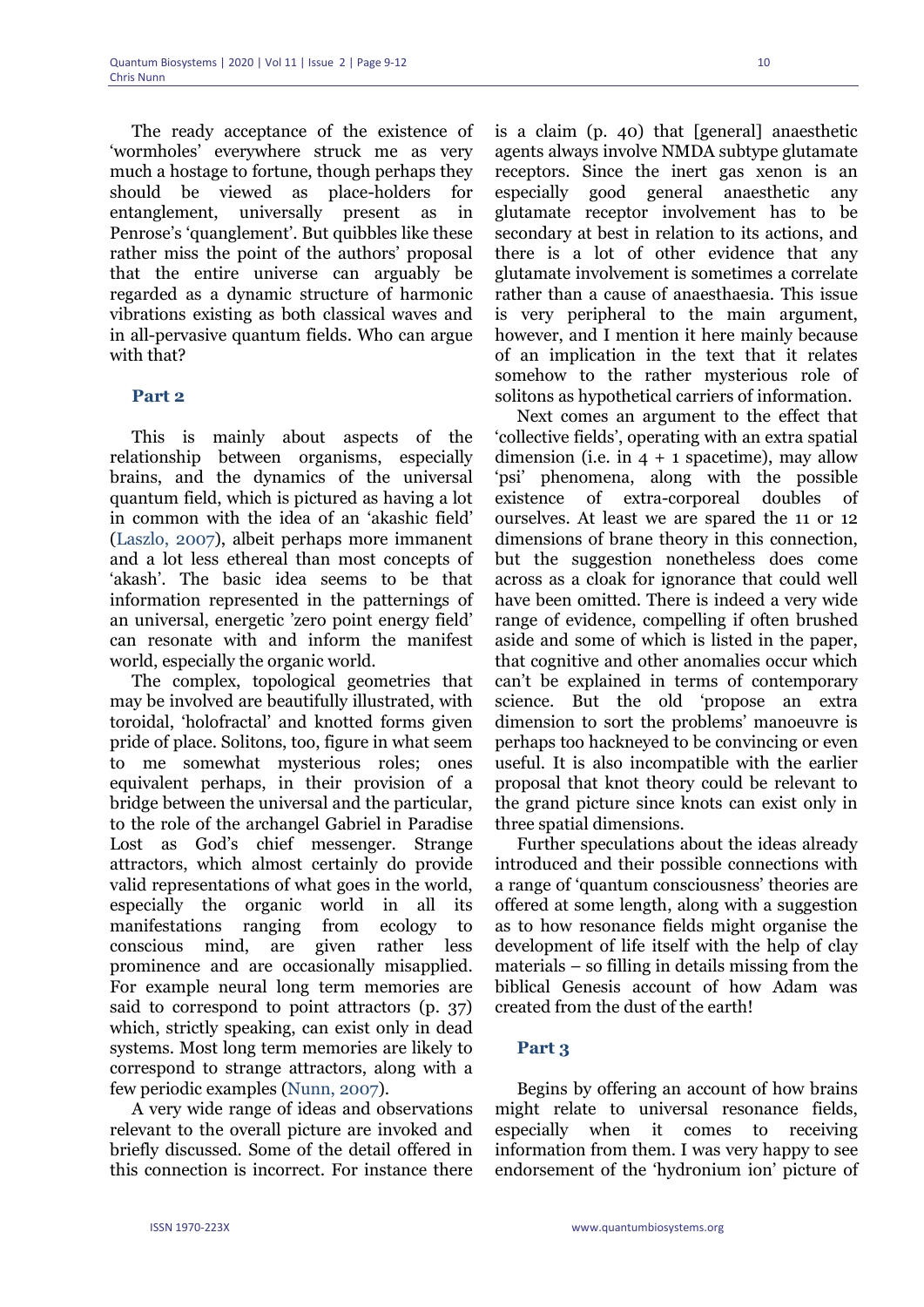relevant brain activity (Pereira, 2018), along with the special role attributed to  $Ca<sup>2+</sup>$  ions.

This arguably provides a particularly convincing picture of the importance of, and likely physical basis for, brain rhythms and resonances in relation to 'mental' functioning. Then comes discussion of the problem of accounting for how to relate universal field resonances to brain resonances.

The story that is offered about this is complex involving a range of 'quantum consciousness' theories, especially the microtubular, OrchOR theory of Hameroff and Penrose, along with consideration of characteristics of ordered water, proton tunnelling, solitons and gap junctions. It's a well-argued story, well referenced and nicely illustrated, but evidence that it might be correct is scant. Some of the phenomena referred to are equally open to explanation on other bases; for example the rapidity with which coherence between separate brain areas can be established – which is understandable in terms of classical state space attractor dynamics since it may be a phenomenon analogous to that producing other beautiful patterns in nature, such as those seen in flocks (murmurations) of starlings. The weird fact that a few people found to have gross hydrocephalus have been able to live entirely normal lives is also discussed, though it has probably never been adequately explained and it's not clear that the model offered in the paper is of much help in this connection.

Following some general remarks about the composition of the universe, the 'crucial role' of Ca2+ ions and waves is revisited at length, with a proposal that they participate in quantum informational processes and may be subject to solitonic influences in addition to the very wide range of intra-brain functions that neuroscientists have already identified for them.

A lengthy final section is mainly about congruencies between the model offered and other theories of, and speculations about, consciousness, ending with a conclusion that the universe as a whole may be a living intelligence; one that we are able in small measure to mirror.

# **Conclusions**

Despite the weaknesses, especially of Part 2, the overall picture offered has great aesthetic appeal and very likely expresses centrally important aspects of the truth about the universe and ourselves.

My personal guess is that around 50% of the conceptual 'glue' holding the overall picture together will be validated at some time in the future.

Since the model appears to be overdetermined in some respects, failure of some parts would not necessarily prove fatal to the whole. However, as has often been remarked, prediction is difficult - especially when it comes to the future!

What I'd like to focus on finally is to try to see whether any central ingredient may be missing from the overall picture described in these papers, and John Milton helps here.

There is a concept of God in the author's model (i.e. the fundamental, 'conscious' musicality of the universe) and there are entities serving roles equivalent to those of the angels and of Adam and Eve in Paradise Lost.

What's lacking is surely any Satan equivalent; that arch anti-hero who declaimed "*The mind is its own place/And of itself can make/ a hell of heaven, of hell a heaven*".

He was driver of the whole of Milton's saga. The only possible equivalent that I can imagine myself, able to fill the same role in these papers, is time itself.

Not the milk-and-water, basically Newtonian, 't' variable of quantum physics or even general relativity, but something far more real and robust of the sort that Canales (2016), Tallis (2017) or Smolin and Unger (2014), for example, have identified and which was intrinsic to Whitehead's (1922) thinking.

Add that to the author's model, and the universal harmonies that it pictures in somewhat sepia tones could be painted in glorious Technicolor.

A cognitive and conceptual paradise, at least, might then be fully regained.